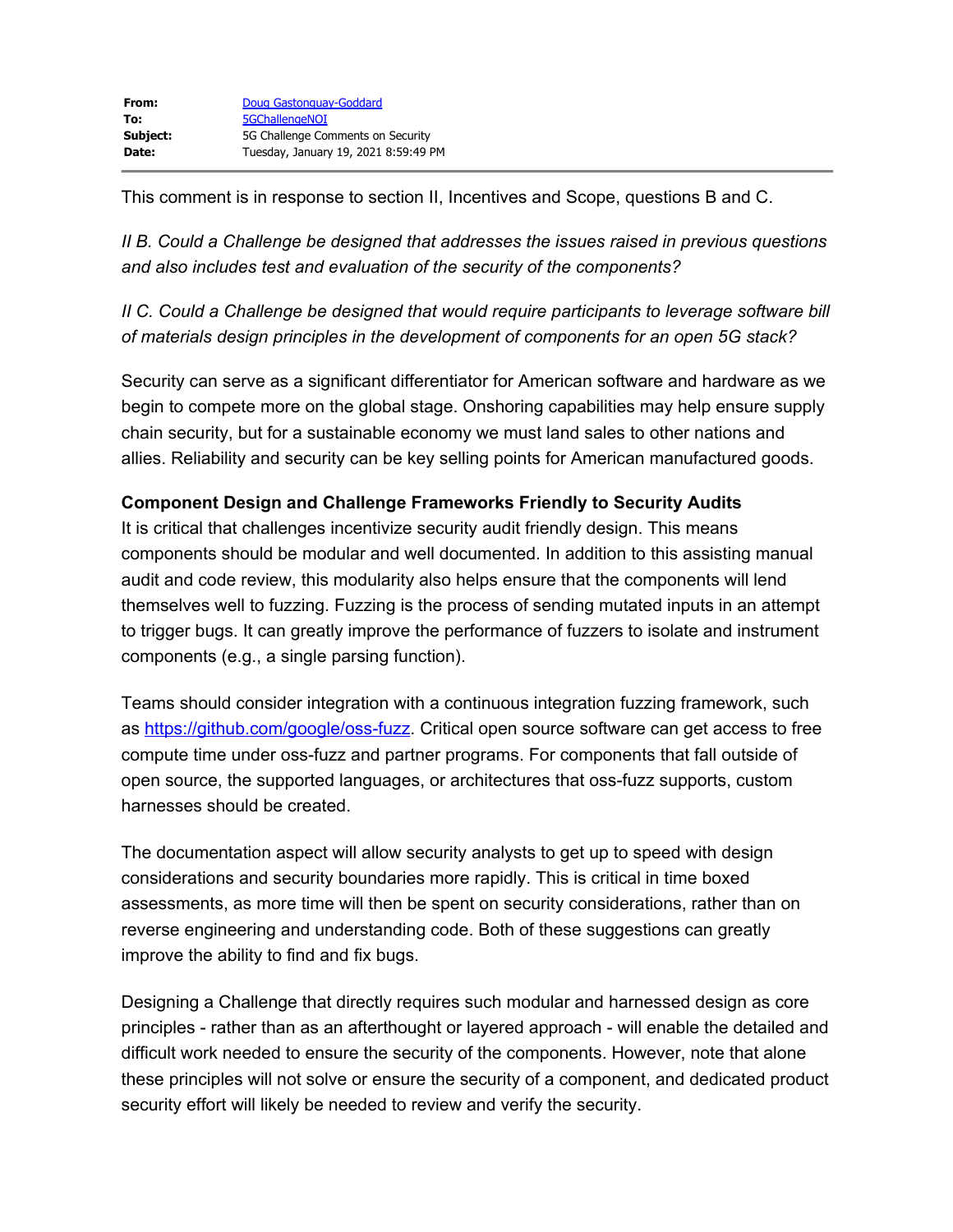## **Software + Hardware Bill of Materials**

In our experience, both software (SBOM) and hardware (HBOM) bill-of-materials are critical to the security of systems.

Our tool, Pilot Security ([https://www.pilot-security.com\)](https://gcc02.safelinks.protection.outlook.com/?url=https%3A%2F%2Fwww.pilot-security.com%2F&data=04%7C01%7C5GChallengeNOI%40ntia.gov%7C3e4ac4fa08584136ac1208d8bcf7d2de%7Cd6cff1bd67dd4ce8945dd07dc775672f%7C0%7C0%7C637467119893727288%7CUnknown%7CTWFpbGZsb3d8eyJWIjoiMC4wLjAwMDAiLCJQIjoiV2luMzIiLCJBTiI6Ik1haWwiLCJXVCI6Mn0%3D%7C3000&sdata=RUzUNtAtcIIu2rIpnrAp%2BSr7OdIs%2Fj6nZ%2FutxTHZq%2Bk%3D&reserved=0), audits embedded device firmware images. Among other features, it leverages SBOM to identify potentially vulnerable components such as outdated libraries. It also goes further to analyze reachability and accounts for the micropatching of functions. Micropatching is where a subset of the functions of a program may be patched against a vulnerability, even though the majority of the program appears to be the previous vulnerable version. These measures cut down on noise and false positives in bug reporting.

Additionally, HBOM can be used for obsolescence management. In the same way that an outdated library can indicate vulnerable code, an outdated component can indicate a greater chance of failure or security implications with respect to its firmware. Furthermore, specific hardware modules and designs convey information about *ability* to implement security to an experienced product security researcher. Lastly, we have observed on numerous occasions in our product security work how an HBOM can help rapidly assess the potential impact of a new vulnerability disclosure (e.g., a bug relating to a WiFi chipset).

Both of these areas must be tracked in an effective mitigation strategy, and automated tools are critical to make these achievable at scale and over time.

## **Secure Debugging**

Many threat models disregard physical access as out of scope. For this reason, there are often debug ports available on devices that act as a connect-for-root. These interfaces should be secured with standard cryptographic schemes. For critical infrastructure, it must be considered that an attacker would go through lengths to gain physical access. Minimizing all attack surfaces, including the physical, is necessary for delivering secure infrastructure with confidence. Work which we contributed to under DARPA's RADICS program which enabled secure embedded debugging is directly applicable to 5G components.

## **Memory Safe Languages**

Memory corruption vulnerabilities are still a leading class of critical vulnerabilities in software. Despite the existence of memory safe languages such as Rust and Go, people still begin projects in memory unsafe languages. Rust is well suited to high-performance low-level embedded applications. Go is an amazing language for servers and leveraging multiple cores for computation. The challenges should strongly incentivize the use of memory safe languages.

The United States cannot maintain the common paradigm of cobbling together any code